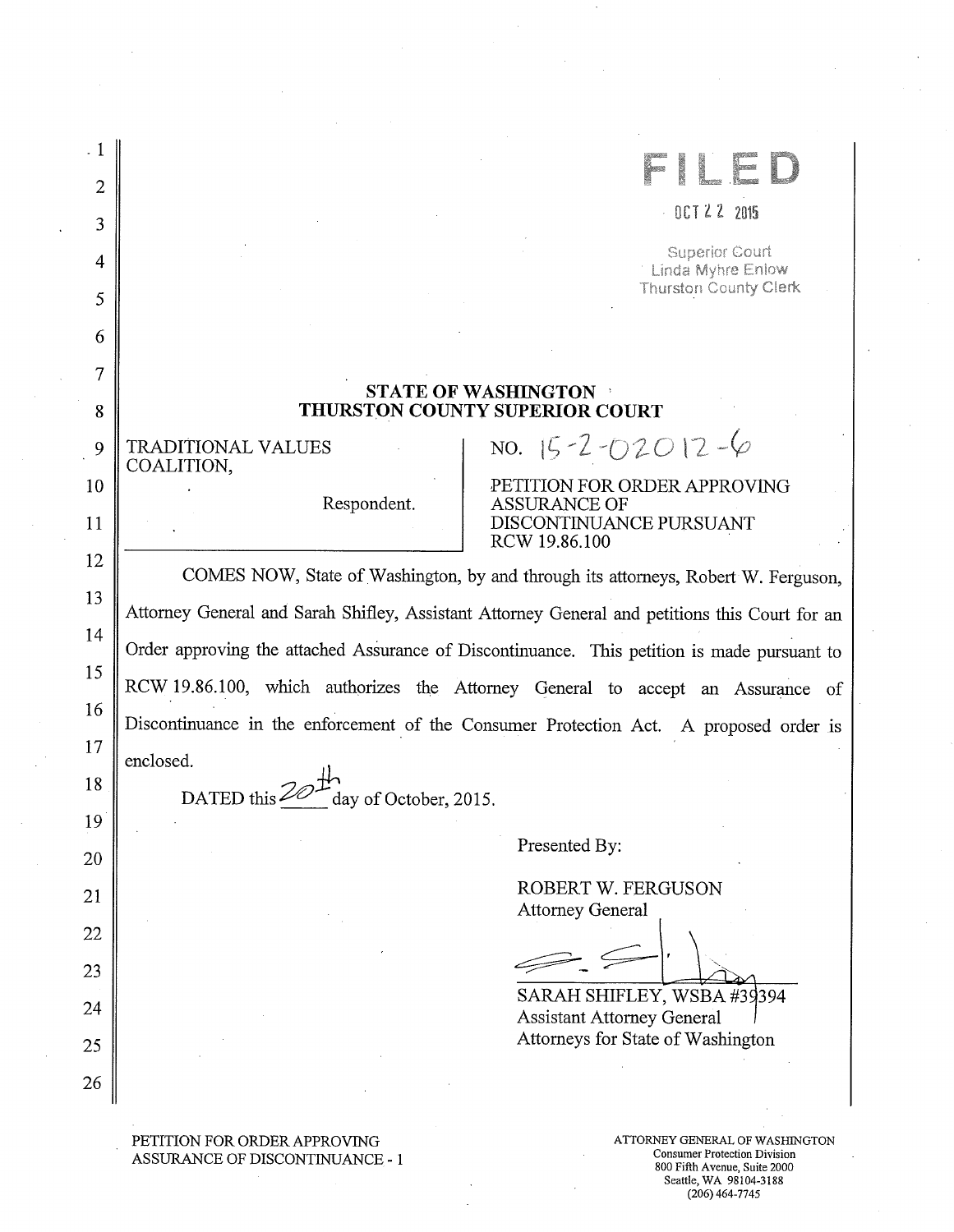|                | L<br>g<br>Monar                                                                                                                                             |
|----------------|-------------------------------------------------------------------------------------------------------------------------------------------------------------|
| $\overline{2}$ | OCT 26 2015                                                                                                                                                 |
| 3              | Superior Court                                                                                                                                              |
| 4              | Linda Myhre Enlow<br>Thurston County Clark                                                                                                                  |
| 5              |                                                                                                                                                             |
| 6              | <b>STATE OF WASHINGTON</b>                                                                                                                                  |
| 7              | THURSTON COUNTY SUPERIOR COURT                                                                                                                              |
| 8              | $15 - 2 - 02012 - 6$<br>NO.                                                                                                                                 |
| 9              | TRADITIONAL VALUES<br>COALITION,<br>ORDER APPROVING ASSURANCE                                                                                               |
| 10             | OF DISCONTINUANCE PURSUANT<br>Respondent.<br>RCW 19.86.100                                                                                                  |
| 11             | Pursuant to RCW 19.86.100, which authorizes the Attorney General to accept an                                                                               |
| 12             |                                                                                                                                                             |
| 13             | Assurance of Discontinuance in the enforcement of the Consumer Protection Act, the Court                                                                    |
| 14             | hereby approves and orders entry of the Assurance of Discontinuance in this matter. Following                                                               |
| 15             | entry of the Assurance of Discontinuance, the clerk is directed to close this matter.                                                                       |
| 16             | OCT 26 2015<br>DATED this day of<br>2015.                                                                                                                   |
| 17             | <b>REBEKAH ZINN</b>                                                                                                                                         |
| 18             | <b>COURT COMMISSICT.</b><br><b>DGE/COURT COMMISSIONER</b>                                                                                                   |
| 19             |                                                                                                                                                             |
| 20             | Approved for Entry and Presented By:<br>Approved for Entry; Notice of                                                                                       |
| 21             | Presentation Waived:<br>ROBERT W. FERGUSON                                                                                                                  |
| 22             | <b>Attorney General</b>                                                                                                                                     |
|                |                                                                                                                                                             |
| 23             | SARAH SHIFLEY, WSBA# 39394<br>Mauren E. OTIS, Attorney for                                                                                                  |
| 24             | <b>Assistant Attorney General</b><br><b>Traditional Values Coalition</b><br>Attorneys for State of Washington                                               |
| 25             |                                                                                                                                                             |
| 26             |                                                                                                                                                             |
|                | ATTORNEY GENERAL OF WASHINGTON<br>ORDER APPROVING ASSURANCE OF<br><b>Consumer Protection Division</b><br>DISCONTINUANCE - 1<br>800 Fifth Avenue, Suite 2000 |

 $\bar{\beta}$ 

 $\sim$ 

 $\ddot{\phantom{a}}$ 

Seattle, WA 98104-3188 (206) 464-7745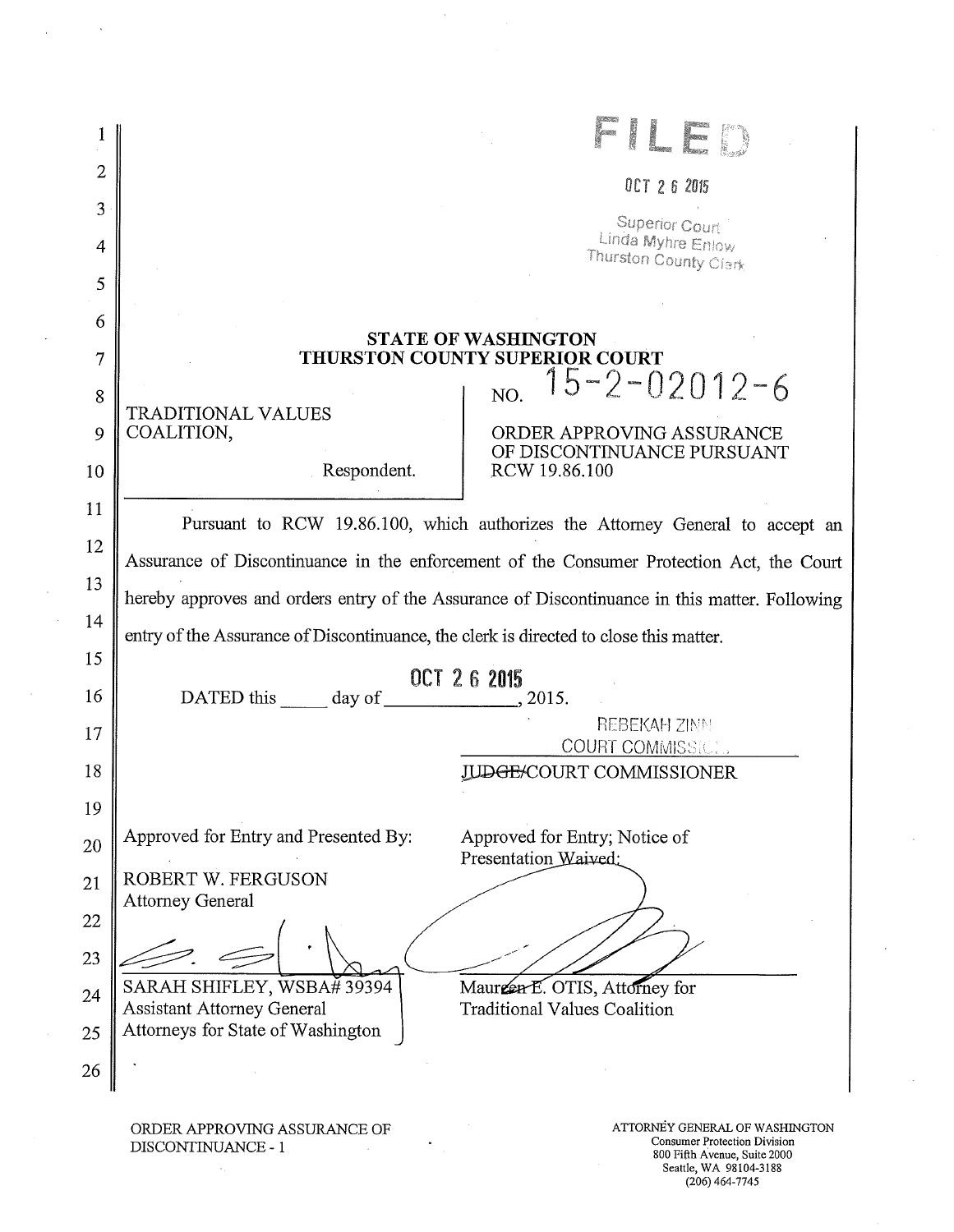|                | έł<br>SUPERIOR COURT<br>THURSTON COUNTY, WA                                                                                                                                                            |
|----------------|--------------------------------------------------------------------------------------------------------------------------------------------------------------------------------------------------------|
|                | 2015 0CT 26 PM 輩 54                                                                                                                                                                                    |
| $\overline{2}$ | <b>Linda Myhre Enlow</b>                                                                                                                                                                               |
| 3              | <b>Thurston County Clerk</b>                                                                                                                                                                           |
| 4              |                                                                                                                                                                                                        |
| 5              |                                                                                                                                                                                                        |
| 6              | <b>STATE OF WASHINGTON</b><br>CA PARTE                                                                                                                                                                 |
| 7              | THURSTON COUNTY SUPERIOR COURT                                                                                                                                                                         |
| 8              | $15 - 2 - 02012 - 6$<br>NO.<br>In re:                                                                                                                                                                  |
| 9              | <b>ASSURANCE OF</b><br><b>TRADITIONAL VALUES</b><br><b>DISCONTINUANCE</b>                                                                                                                              |
| 10             | COALITION,                                                                                                                                                                                             |
| 11             | Respondent.                                                                                                                                                                                            |
| 12             |                                                                                                                                                                                                        |
| 13             | The State of Washington, by and through its attorneys, Robert W. Ferguson, Attorney                                                                                                                    |
| 14             | General, and Sarah Shifley, Assistant Attorney General, files this Assurance of Discontinuance                                                                                                         |
| 15             | pursuant to RCW 19.86.100.                                                                                                                                                                             |
| 16             | The Attorney General initiated an investigation into the charitable registration<br>1.                                                                                                                 |
| 17             | status of the Respondent, Traditional Values Coalition.                                                                                                                                                |
| 18             | The Attorney General deems the following to constitute unfair or deceptive acts or<br>2.                                                                                                               |
| 19             | practices in violation of the Consumer Protection Act, RCW 19.86.020, and violations of the                                                                                                            |
| 20             | Charitable Solicitation Act, RCW 19.09:                                                                                                                                                                |
| 21             |                                                                                                                                                                                                        |
| 22             | Soliciting or collecting charitable contributions from the general<br>public in the state of Washington, without registering as a<br>charitable organization with the Washington Secretary of State as |
| 23             | required by RCW 19.09.                                                                                                                                                                                 |
| 24             | 3.<br>Respondent agrees to cease operating as a charitable organization in the state of                                                                                                                |
| 25             | Washington unless and until Respondent has successfully registered as a charitable organization                                                                                                        |
| 26             |                                                                                                                                                                                                        |

 $\Delta \sim 10^4$ 

 $\bar{z}$ 

 $\sim$   $\alpha$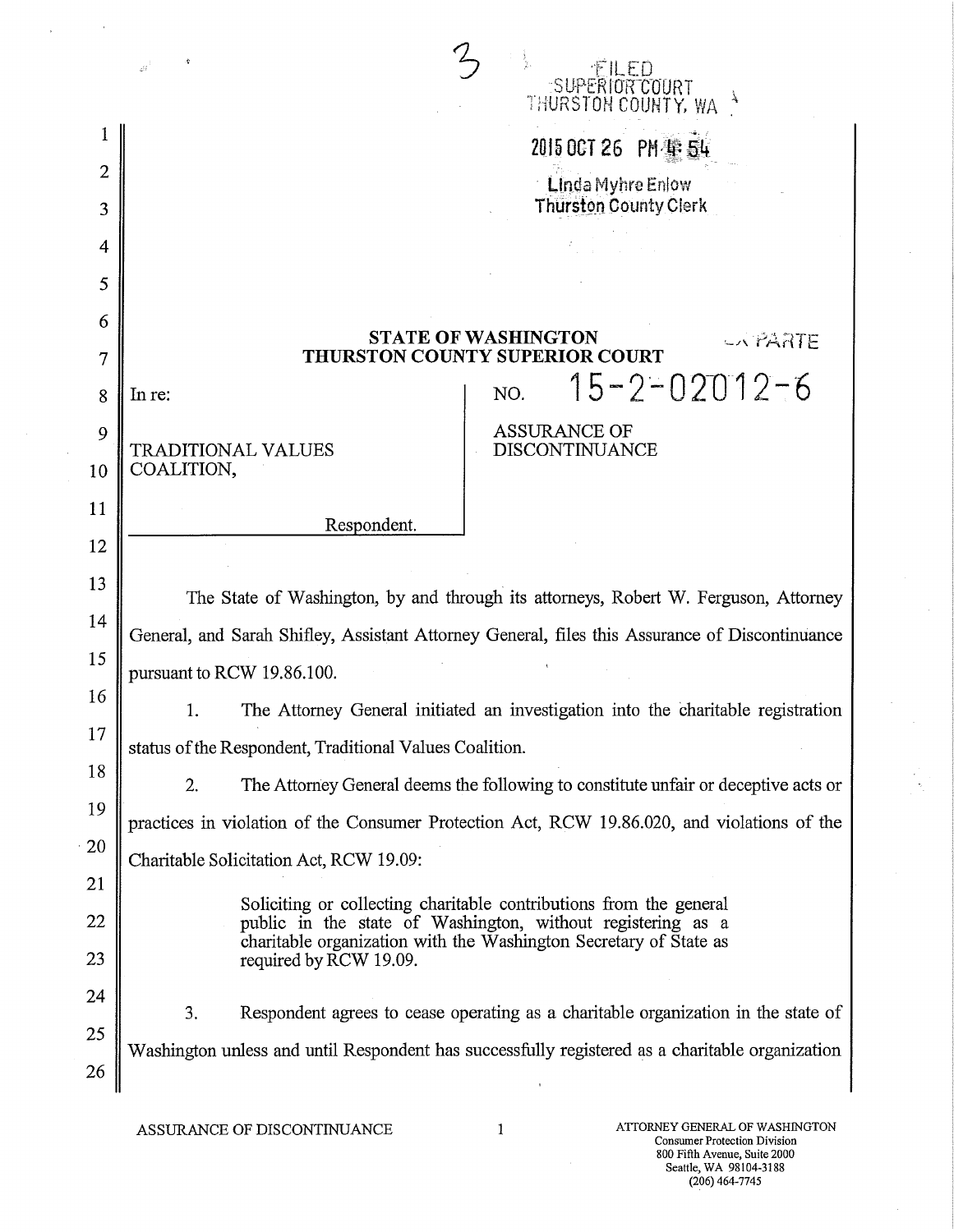with the Washington Secretary of State. If Respondent continues to operate as a charitable organization in the state of Washington, proof of the registration must be received by the Office of the Attorney General in order to comply with the requirements of this Assurance of Discontinuance. 1 2 3 4

4. The Respondent agrees to pay the costs and reasonable attorney fees incurred by the Attorney General in pursuing this matter in the amount of \$500.00, payable in full upon signing this Assurance of Discontinuance. Payment shall be made by valid cashier's check, paid to the order of Attorney General—State of Washington. 5

5. Respondent shall send the signed Assurance of Discontinuance and the cashier's check to the Office of the Attorney General, Attention: Cynthia Lockridge, Consumer Protection Division, 800 Fifth Avenue, Suite 2000, Seattle, Washington, 98104-3188. 9 10 11

6. This Assurance of Discontinuance shall not be considered an admission of violation of the Consumer Protection Act or the Charitable Solicitations Act for any purposes, but failure to comply with this Assurance of Discontinuance shall be *prima facie* evidence of violations of RCW 19.86.020, thereby placing upon the violator, Traditional Values Coalition, and its officers, directors, and principals, the burden of defending against imposition by the Court of injunctions, restitution, and civil penalties of up to \$2,000.00 per violation and costs, including reasonable attorney's fees, incurred by the Attorney General in pursuing such action. 12 13 14 15 16 17 18

7. Under no circumstances shall this Assurance of Discontinuance or the name of the State of Washington, the Office of the Attorney General, the Washington Secretary of State, or any of its employees or representatives be used by the Respondent or by its officers, employees, representatives, or agents in conjunction with any business activity of the Respondent. 19 20 21 22

/ / / 23

6

7

8

/ / / 24

/ / /

/ / / 26

25